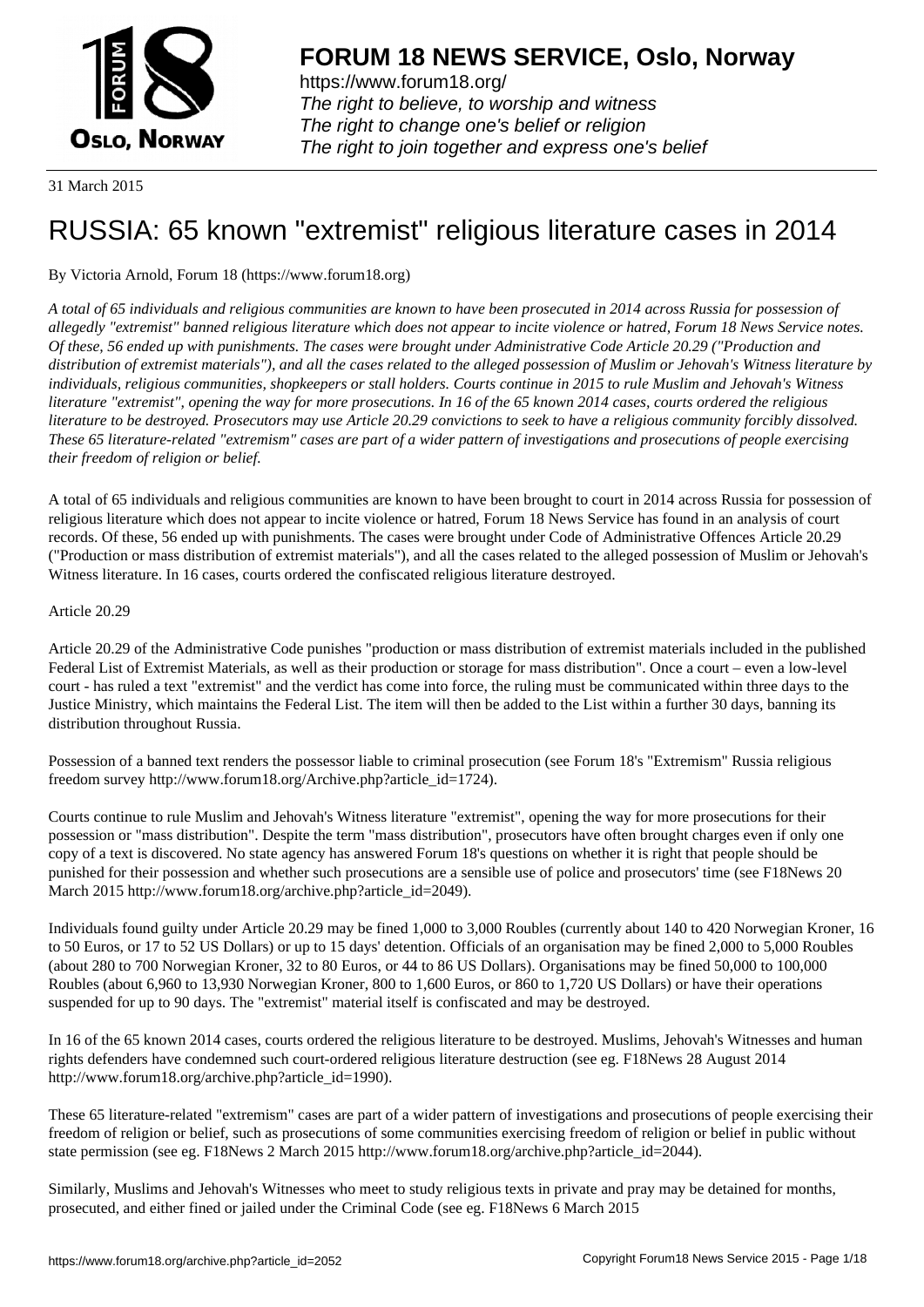Many other individuals were prosecuted under Administrative Code Article 20.29 ("Production or mass distribution of extremist materials") for material that did appear to be violent or racist.

#### 2014 prosecutions

Of the 65 known Article 20.29 prosecutions in 2014 for religious literature, 59 resulted in conviction in the first instance, four in acquittal, and two in the charges being dropped. Three convictions were overturned on appeal. Even in cases of acquittal or successful appeal, defendants are forced to spend time, energy and money to counter the charges against them, Forum 18 notes.

Fifty-five of the 65 known cases were brought in relation to Islamic literature or videos, 35 of them involving texts banned by Lenin District Court in Orenburg in 2012, the largest "extremism" ruling in Russia so far. The ban on 50 of the 68 texts banned in Orenburg was overturned on appeal on 27 February (see F18News 20 March 2015 http://www.forum18.org/archive.php?article\_id=2049). The remaining 10 cases in 2014 known to Forum 18 involved Jehovah's Witness literature.

In 2014 judges ordered the religious books to be destroyed in 16 cases, several of which involved multiple items. In a further 20 cases, confiscation was ordered. The fate of materials in other court proceedings is unclear in the written verdicts.

Nine registered religious organisations with legal status faced charges under Article 20.29 in 2014. Seven of these were mosque communities, while two were Jehovah's Witness communities. Of the 56 individuals charged, 14 were shopkeepers or stallholders accused of selling "extremist" material.

Examples of Article 20.29 cases during 2014 include:

- the Mufti of a Mosque in Saransk fined 5,000 Roubles for possession of one copy of Turkish theologian Said Nursi's "Guidebook for Women", during an inspection by a District Prosecutor who did not produce a search warrant as the law requires. Mosque staff think the book was planted, and Mufti Zyaki Aizatullin stated that the first time he had seen it was during the inspection. An appeal against the fine was rejected in March 2014 (see F18News 1 May 2014 http://www.forum18.org/archive.php?article\_id=1953);

- Jehovah's Witness Aleksandr Yevdoshenko fined 2,000 Roubles in Krasnoyarsk after a man from the Rodina political party's "Committee for Rehabilitating Victims of Sects" (a party previously banned from elections for inciting racial hatred) claimed to have been given an "extremist" booklet at a religious meeting in May 2014. Jehovah's Witnesses state that no "available evidence" exists that the Rodina activist who brought the complaint to police was present (see F18News 8 September 2014 http://www.forum18.org/archive.php?article\_id=1994);

- Ramazan mosque in the Urals city of Yekaterinburg fined 50,000 Roubles – equivalent to nine months' official minimum wage – for possessing religious literature which does not appear to incite violence or hatred. The mosque's imam Albert Bayazitov was formally warned about the inadmissibility of "extremist" activity. A court rejected the appeal against the fine in December 2014 (see F18News 22 January 2015 http://www.forum18.org/archive.php?article\_id=2031);

- and five shopkeepers or stallholders prosecuted for offering Islamic or Jehovah's Witness texts for sale (see F18News 22 January 2015 http://www.forum18.org/archive.php?article\_id=2031).

The Russian authorities began similar prosecutions in Crimea soon after it was annexed from Ukraine in 2014 (see Forum 18's Crimea religious freedom survey http://www.forum18.org/archive.php?article\_id=2051).

# How prosecutions start

The majority of known 2014 cases listed below arose from raids or inspections carried out by law enforcement officials, usually with the aim of "checking compliance with anti-extremism legislation", according to court verdicts. In a few cases against Jehovah's Witnesses, prosecutors brought charges after an individual handed in a text to the police or security services after receiving it in the street or at a meeting.

# Further consequences

Prosecutors may then use convictions under Article 20.29 as evidence of "extremist" activity and seek to have a religious community dissolved on that basis. If entire communities are banned as "extremist" their former members face prosecution with the risk of being jailed if they continue to meet together. This has been the experience of Jehovah's Witnesses in Samara, Taganrog, and Abinsk (see eg. F18News 6 March 2015 http://www.forum18.org/archive.php?article\_id=2046), and a Muslim community in Borovsky village in Tyumen Region (see F18News 3 December 2014 http://www.forum18.org/archive.php?article\_id=2020).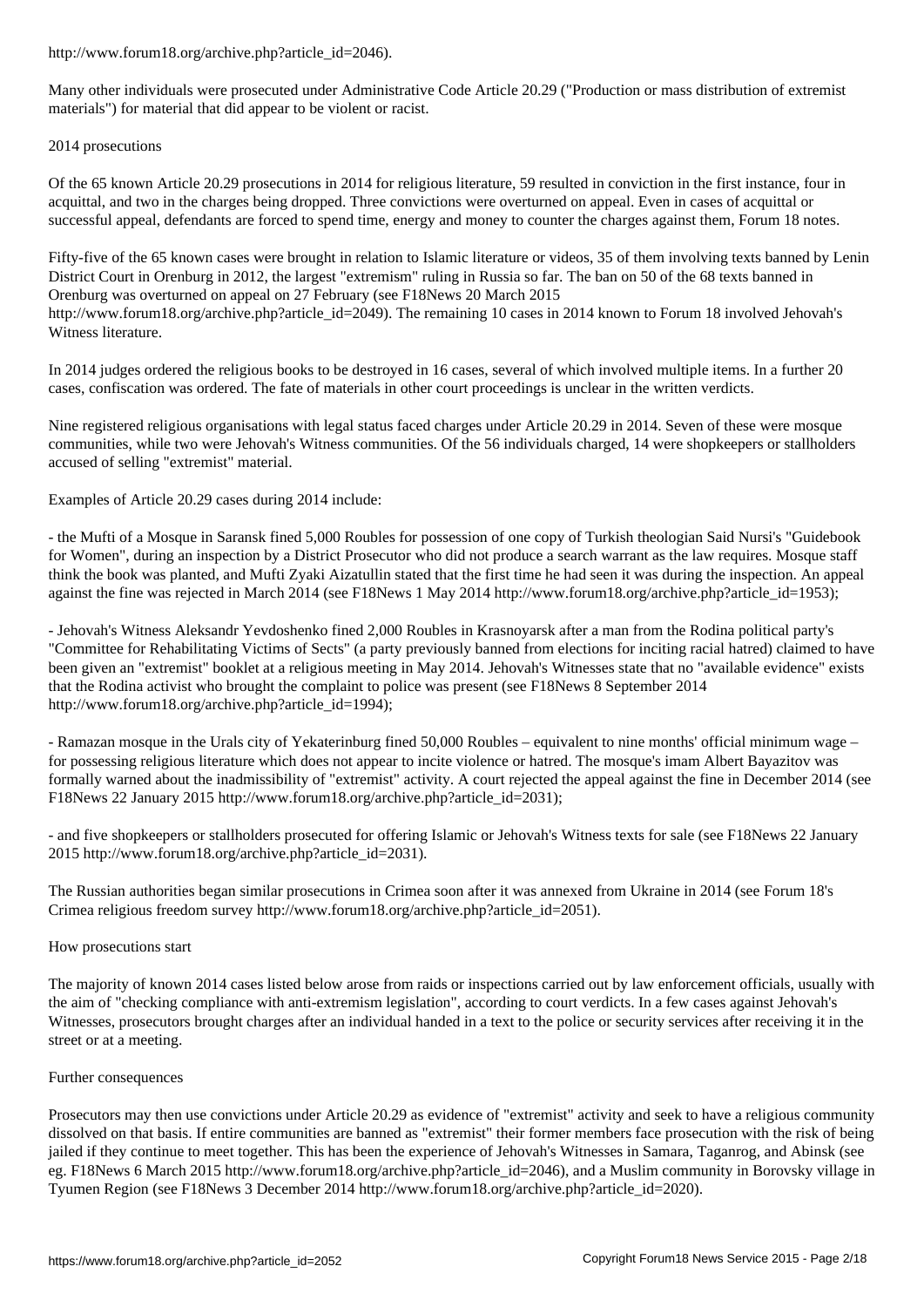1.) 9 January

Name: Mufti Zyaki Aizatullin

Fine: 1,000 Roubles

Court: Proletarian District Court, Saransk, Republic of Mordovia

Material: "Guidebook for Women" by Said Nursi (banned by Koptev District Court, Moscow, 21 May 2007) in locked cabinet at Uskudr Cathedral Mosque

Confiscation/destruction: Destruction

Appeal: Supreme Court of Mordovia, 5 March – unsuccessful; supervisory appeal, 24 April – unsuccessful

2.) 22 January

Name: Ildar Nartdinov

Fine: 1,000 Roubles

Court: Kirov District Court, Perm Region

Material: Video "Wonders of the Koran" (banned Nefteyugansk City Court, Khanty-Mansiisk district, Tyumen region, 7 April 2011), uploaded onto social network

Confiscation/destruction: Removal from all forms of data storage belonging to defendant

Appeal: None

3.) 27 January

Name: Nur Muslim community

Fine: 50,000 Roubles

Court: Sysert District Court, Sverdlovsk Region

Material: "Clarifying the fundamentals of faith: notes on true doctrine", by Muhammad ibn Saalih Uthaymeen (banned by Buguruslan City Court, Orenburg Region, 19 October 2007) in cabinet in mosque prayer hall

Confiscation/destruction: Confiscation

Appeal: None

4.) 29 January

Name: S. Sadykov

Fine: 1,000 Roubles

Court: Lenin District Court, Omsk

Material: "Foundations of faith in the light of the Koran and Sunnah", by Salih al-Suheymi, Abd al-Razzaq al-Badar, and Ibrahim al-Ruheyli (banned Central District Court, Tyumen, 11 October 2010), uploaded onto VKontakte social network

Confiscation/destruction: Not applicable

Appeal: None

5.) 4 February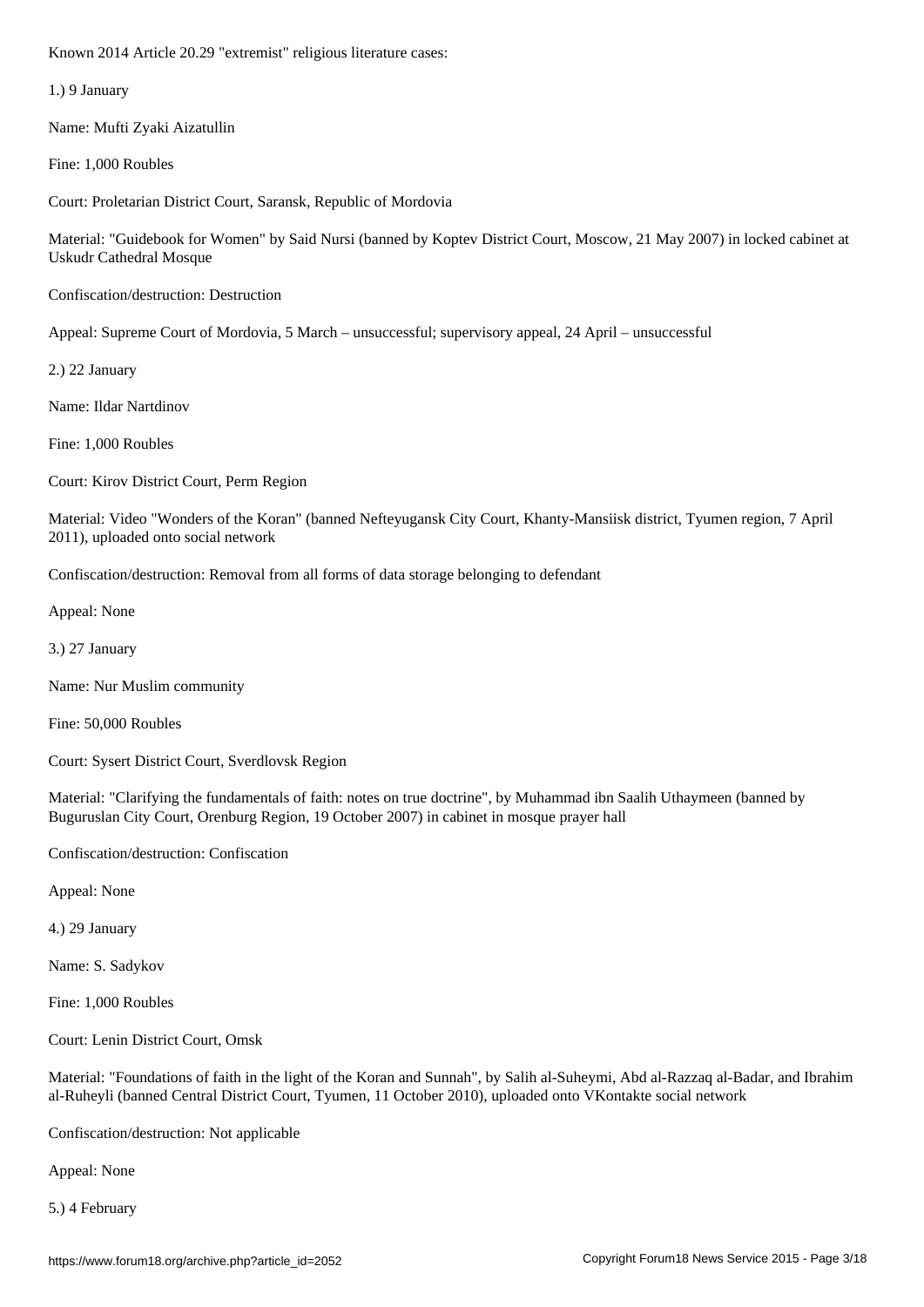Fine: 2,000 Roubles

Name: Marat Shaipov

Court: Volzhsk City Court, Mari El Republic

Material: Jehovah's Witness literature, including "What does the Bible really teach?" (banned Soviet District Court, Krasnoyarsk, 14 February 2013), distributed outside shopping centre

Confiscation/destruction: Confiscation

Appeal: Mari El Supreme Court, 26 March – unsuccessful; supervisory appeal, 29 May – unsuccessful

6.) 5 February

Name: F. Mukhamedzyanova (shopkeeper)

Fine: 2,000 Roubles

Court: Industrial District Court, Samara

Material: "Fortress of a Muslim" by Said bin Ali bin Waqf al-Qahtani (banned by Lenin District Court, Orenburg, 21 March 2012), for sale in Islamic goods shop beside mosque

Confiscation/destruction: Destruction

Appeal: Samara Regional Court, 6 March – verdict overturned as statute of limitations had expired

7.) 11 February

Name: Imam R. Kelmetyev

Fine: Unknown

Court: Perevolotsky District Court, Orenburg Region

Material: "How to accept Islam" (banned Krasnoyarsk District Court, Astrakhan Region, 14 March 2013) and "Introduction to Islam" (banned Arsenyev City Court, Primorsky Region, 24 December 2012) on literature stand in mosque

Confiscation/destruction: Confiscation

Appeal: None

8.) 14 February

Name: R. Zabirov

Fine: 2,500 Roubles

Court: October District Court, Penza Region

Material: "The Constellation of the Righteous Caliphs" by Osman Nuri Topbas (banned by Lenin District Court, Orenburg, 21 March 2012) given to prison library on "relatives' day"

Confiscation/destruction: Destruction

Appeal: Penza Regional Court, 20 March – unsuccessful; supervisory appeal, 30 July – unsuccessful

9.) 14 February

Name: "Unity" Foundation for the Protection of Cultural Traditions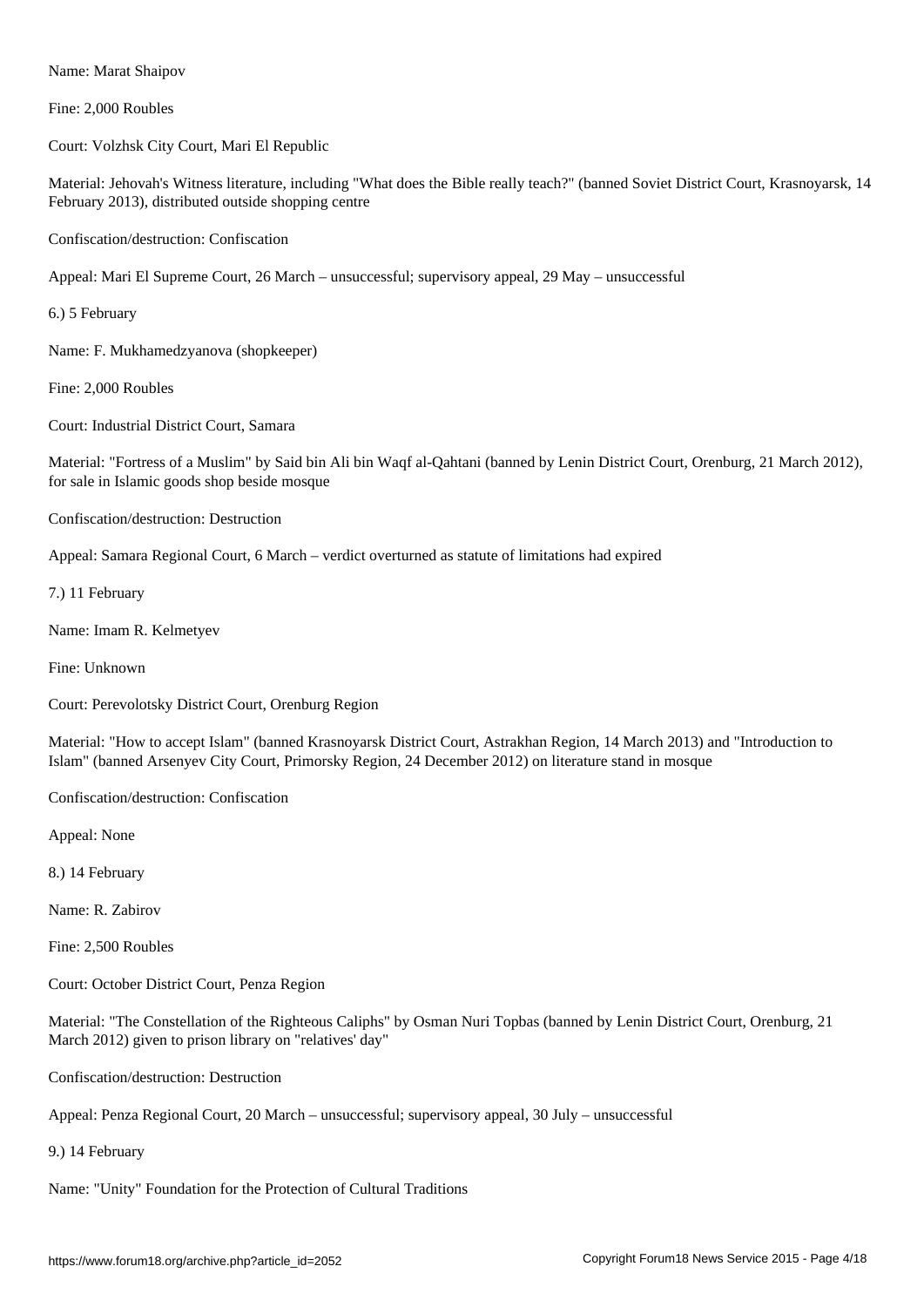Court: Lyublino District Court, Moscow

Material: "Fortress of a Muslim" by Said bin Ali bin Waqf al-Qahtani (banned by Lenin District Court, Orenburg, 21 March 2012) available in prayer house

Confiscation/destruction: Confiscation

Appeal: Unknown

10.) 25 February

Name: Marat Zakirov

Fine: 1,000 Roubles

Court: Tengushevo District Court, Republic of Mordovia

Material: Pages from "Fortress of a Muslim" by Said bin Ali bin Waqf al-Qahtani (banned by Lenin District Court, Orenburg, 21 March 2012) uploaded onto Odnoklassniki social network (book given to defendant in prison)

Confiscation/destruction: Confiscation

Appeal: None

11.) 6 March

Name: Jehovah's Witness community of Samara

Fine: 50,000 Roubles

Court: Soviet District Court, Samara

Material: Two Jehovah's Witness titles (among those banned by Rostov Regional Court, 11 September 2009)

Confiscation/destruction: Destruction

Appeal: Samara Regional Court, 17 April – unsuccessful; supervisory appeal, 14 July – unsuccessful

12.) 11 March

Name: T. Magomedov

Fine: 1,000 Roubles

Court: Verkhnekamsky District Court, Kirov Region

Material: 2 copies of "Fortress of a Muslim" by Said bin Ali bin Waqf al-Qahtani (banned by Lenin District Court, Orenburg, 21 March 2012)

Confiscation/destruction: Destruction

Appeal: None

13.) 14 March

Name: Al-Mardzhani Cathedral Mosque

Fine: 50,000 Roubles

Court: Vakhitovsky District Court, Kazan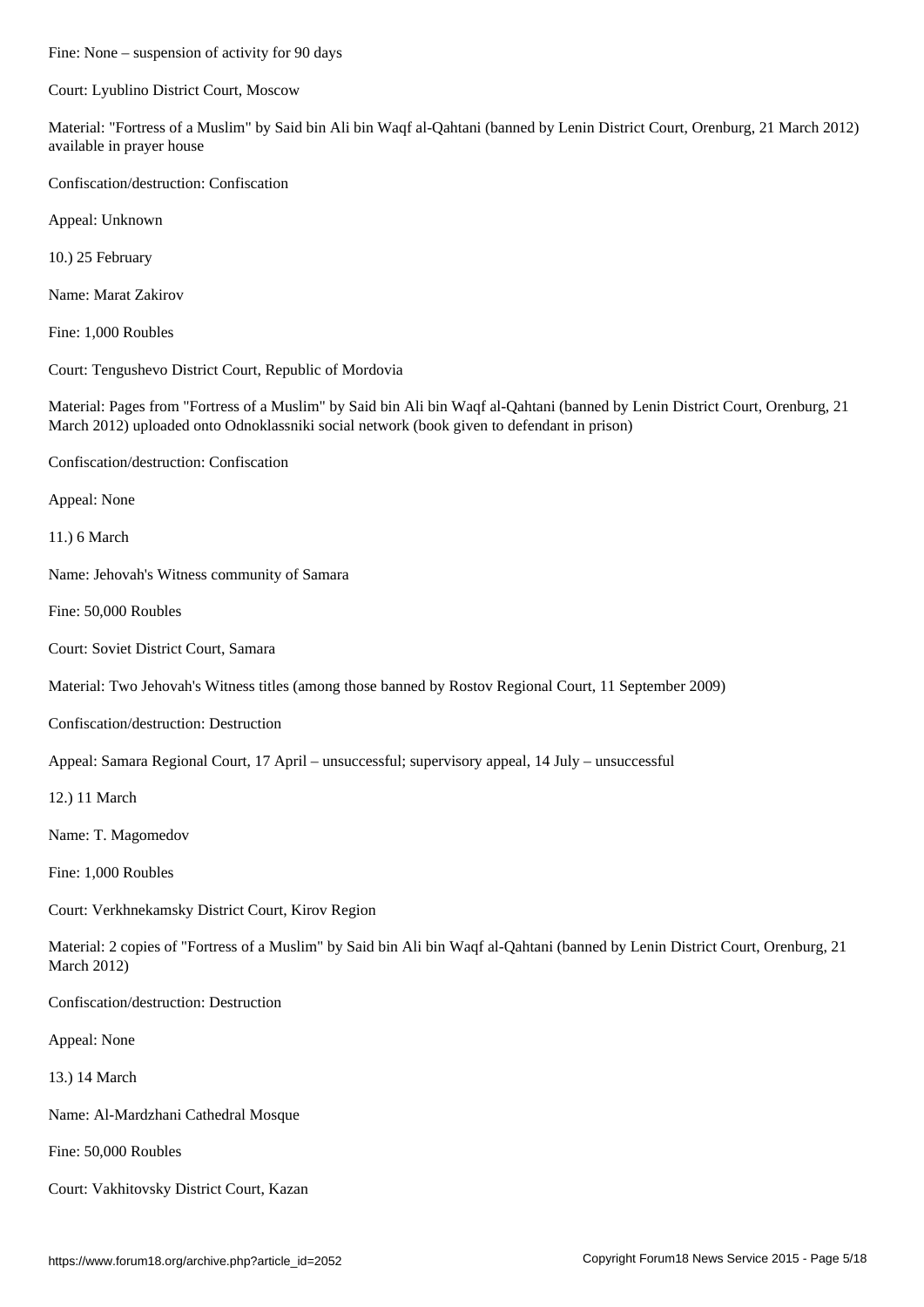banned by Lenin District Court, Orenburg, 21 March 2012) for sale in mosque shop

Confiscation/destruction: Destruction

Appeal: Supreme Court of Tatarstan, 16 April – fine overturned as statute of limitations had expired; books to be destroyed

14.) 24 March

Name: Anna Bakanova (education manager at rehabilitation centre for disabled children)

Fine: 2,000 Roubles

Court: Anzhero-Sudzhensk City Court, Kemerovo Region

Material: "Book of Monotheism" by Muhammad al-Tamimi (banned by Savyolovo District Court, Moscow, 2 April 2004), accessible from laptop in children's computer class

Confiscation/destruction: Neither

Appeal: None

15.) 7 April

Name: Daniya Soldatikova (shopkeeper)

Fine: None – but 5 days' suspension of trading imposed

Court: Lenin District Court, Tyumen

Material: "Fortress of a Muslim" by Said bin Ali bin Waqf al-Qahtani and "Forty Hadith" by Imam al-Nawawi for sale in Islamic goods shop

Confiscation/destruction: Destruction

Appeal: None

16.) 17 April

Name: Marat Gaynullin

Fine: 1,000 Roubles

Court: Volzhsk City Court, Mari El Republic

Material: Video "Wonders of the Koran" uploaded to Vkontakte social network

Confiscation/destruction: Not applicable

Appeal: None

17.) 22 April

Name: Rakhmat Mosque

Fine: 50,000 Roubles, plus formal warning regarding "extremist" activity

Court: Ordzhonikidze District Court, Yekaterinburg

Material: "Life of the Prophet" by Safi-ur-Rahman al-Mubarakpuri (banned by Lenin District Court, Orenburg, 21 March 2012)

Confiscation/destruction: Unknown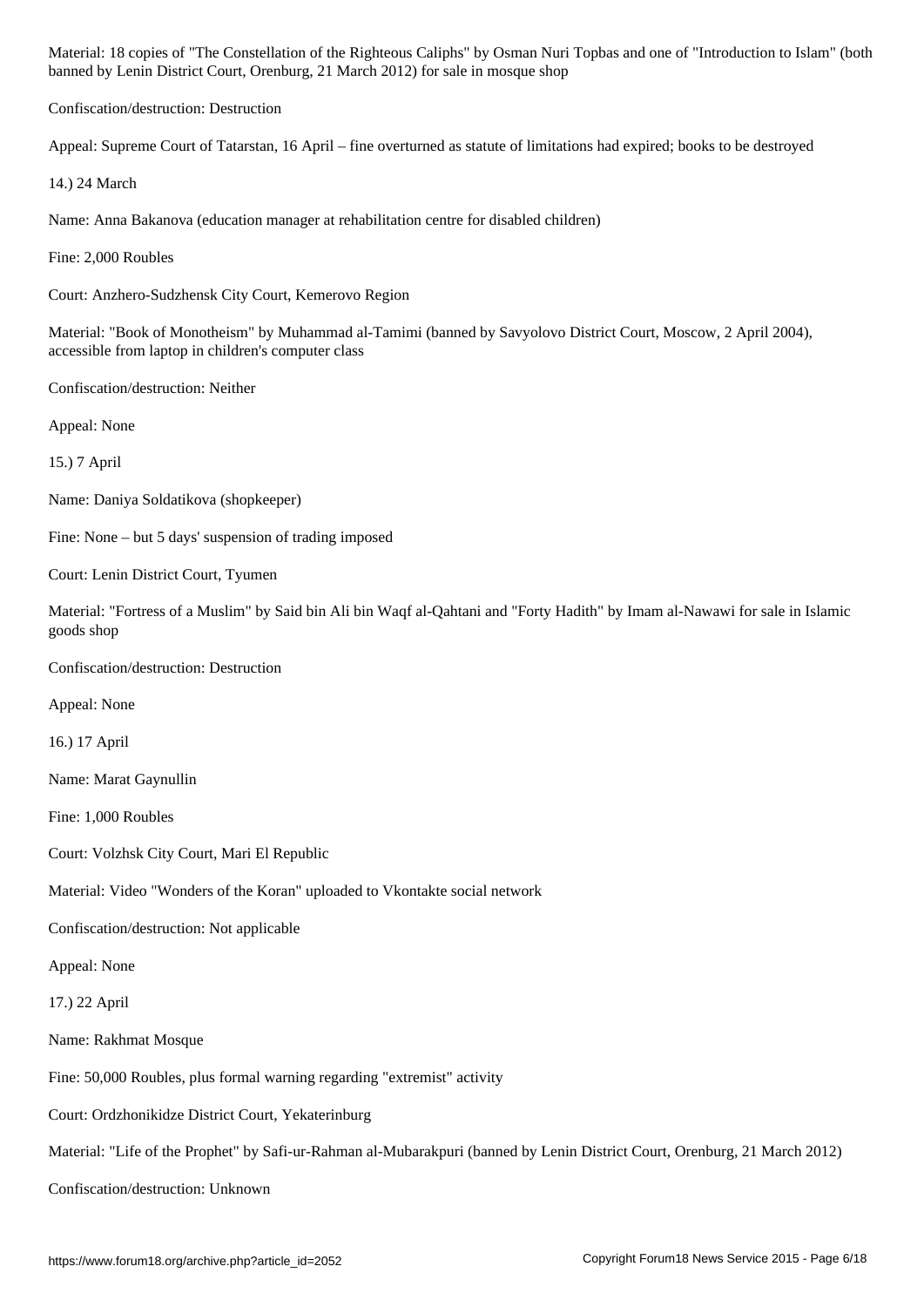18.) 24 April

Name: Rail Ganiyev

Fine: 3,000 Roubles

Court: Volzhsk City Court, Mari El Republic

Material: video "Wonders of the Koran" " (banned Nefteyugansk City Court, Khanty-Mansiisk district, Tyumen region, 7 April 2011) uploaded to Vkontakte social network

Confiscation/destruction: Not applicable

Appeal: none

19.) 25 April

Name: "Irshad" Muslim Community

Fine: 50,000 Roubles

Court: Asbest City Court, Sverdlovsk Region

Material: "Life of the Prophet Mohammed" by Ibn Hisham (banned by Lenin District Court, Orenburg, 21 March 2012) and the "Book of Monotheism" by Mohammed ibn Suleiman al-Tamimi (banned by Savyolovsky District Court, Moscow, 2 April 2004) accessible to mosque visitors

Confiscation/destruction: Destruction

Appeal: Sverdlovsk Regional Court, 11 June - unsuccessful

20.) 28 April

Name: Kasymkhan Zhangereyev (shopkeeper)

Fine: 4,000 Roubles

Court: Pallasovka District Court, Volgograd Region

Material: Titles unknown  $-7$  computer discs and 6 books in Islamic goods shop and house

Confiscation/destruction: Unknown

Appeal: None known

21.) 28 April

Name: A. Idrisov (correctional colony inmate)

Fine: None – proceedings halted as statute of limitations had expired

Court: Omutninsk District Court, Kirov Region

Material: "Life of the Prophet Mohammed" by Ibn Hisham (banned by Lenin District Court, Orenburg, 21 March 2012) found in prison classroom

Confiscation/destruction: Confiscation

Appeal: None

22.) 29 April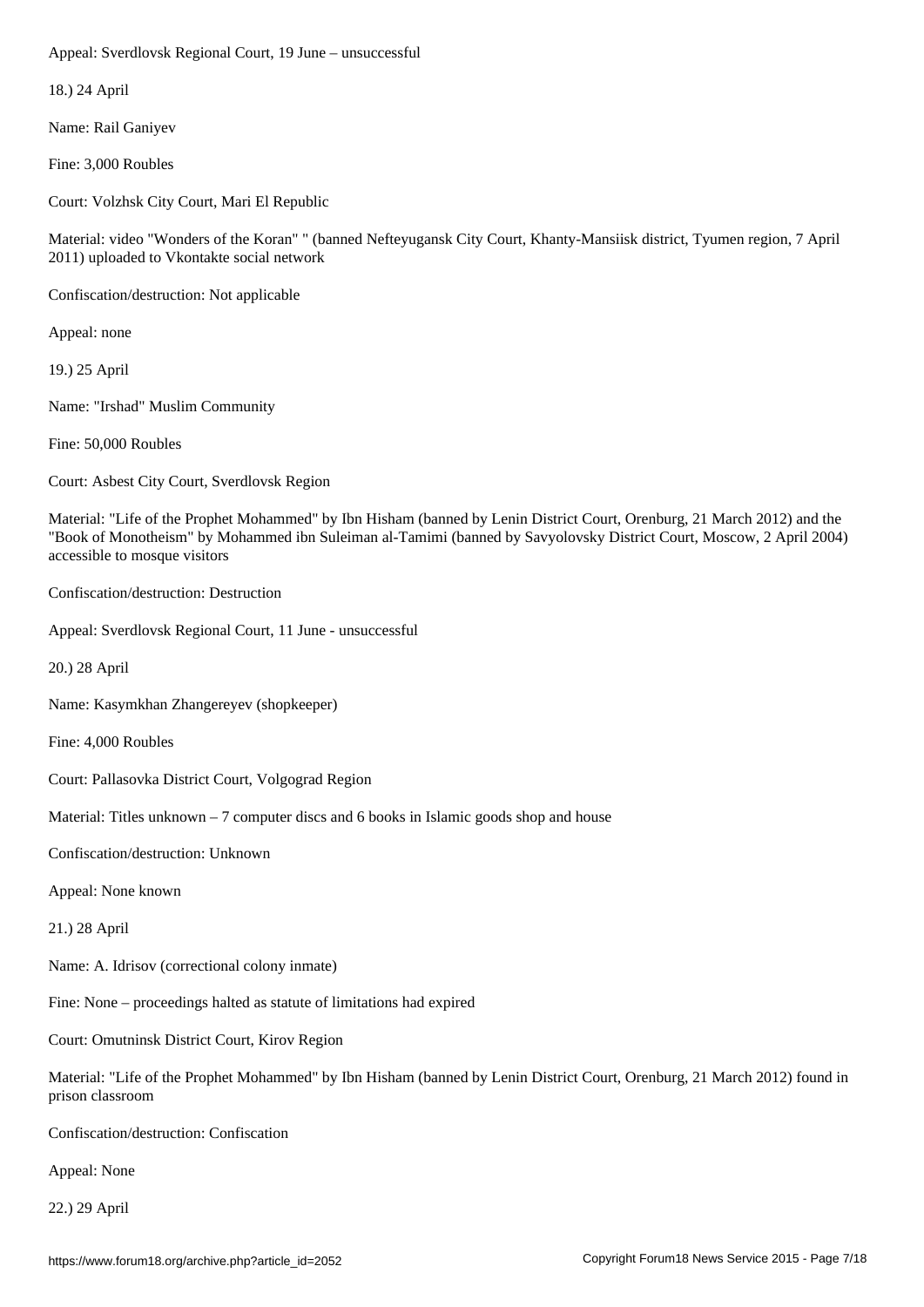Name: D. Tyulegenov (correctional colony inmate) Fine: 1,000 Roubles Court: Skopin District Court, Ryazan Region Material: "Fortress of a Muslim" by Said bin Ali bin Waqf al-Qahtani (banned by Lenin District Court, Orenburg, 21 March 2012) – accused attempted to distribute book to other correctional colony inmates Confiscation/destruction: Unknown Appeal: None 23.) 30 April Name: Valentina Udovitskaya (a founder of the local Jehovah's Witness community) Fine: 2,500 Roubles Court: Spassk District Court, Primorye Region Material: Over 200 Jehovah's Witness books and brochures, including "What does the Bible really teach?" Confiscation/destruction: Confiscation Appeal: Primorye Regional Court, 21 August – unsuccessful 24.) 13 May Name: Kh. Ragimov Fine: 1,000 Roubles Court: Zadneprovsky District Court, Smolensk Region Material: Video "Wonders of the Koran" (banned Nefteyugansk City Court, Khanty-Mansiisk district, Tyumen region, 7 April 2011) uploaded to Vkontakte social network Confiscation/destruction: Not applicable Appeal: None 25.) 14 May Name: S. M. Fine: None – charges dropped as statute of limitations had expired Court: Pervomaisky District Court, Vladivostok

Material: Two copies of "Fortress of a Muslim" by Said bin Ali bin Waqf al-Qahtani found at defendant's private home

Confiscation/destruction: Unknown

Appeal: None

26.) 28 May

Name: Imam Musa Sagov of Spiritual Centre, Yakutsk Cathedral Mosque

Fine: 3,000 Roubles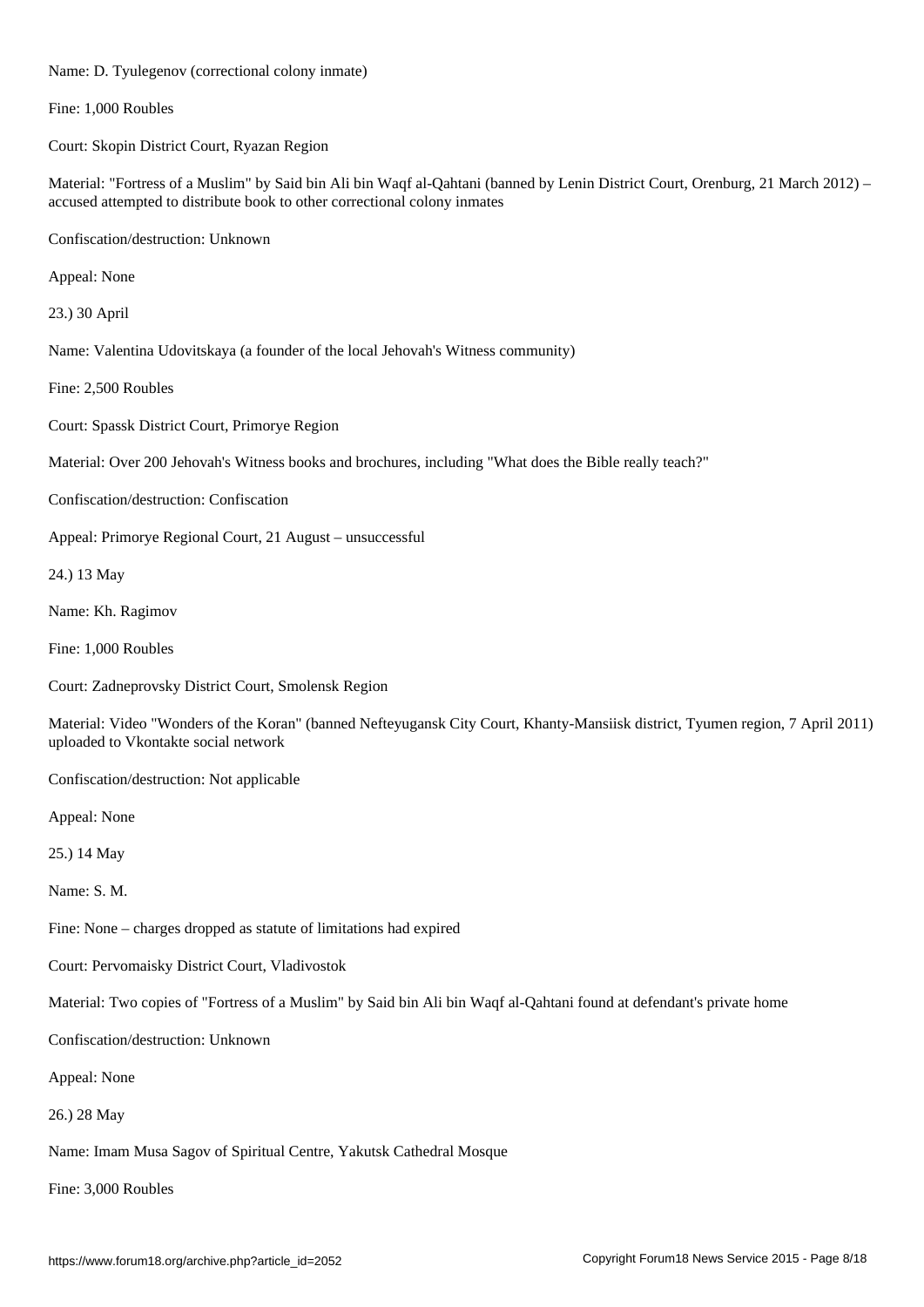Material: "Fundamentals of Brotherhood" (banned by Koptevo District Court, Moscow, 21 May 2007) and "Tract on Nature" (banned by Central District Court, Kaliningrad, 27 September 2012), both by Said Nursi, in Khandyga village mosque

Confiscation/destruction: Destruction

Appeal: None (but see entry for 16 June)

27.) 3 June

Name: Vladimir Morev

Fine: 1,500 Roubles

Court: Lenin District Court, Tyumen

Material: Jehovah's Witness literature handed out in defendant's taxi

Confiscation/destruction: Unknown

Appeal: Tyumen Regional Court, 7 July – unsuccessful

28.) 3 June

Name: Shamil Chupanov

Fine: 1,000 Roubles

Court: Obninsk City Court, Kaluga Region

Material: "Gardens of the Righteous" by Imam al-Nawawi, "Way to the Koran" by Elmir Kuliyev, and "Fortress of a Muslim" by Said bin Ali bin Waqf al-Qahtani (all banned by Lenin District Court, Orenburg, 21 March 2012) uploaded onto Vkontakte social network

Confiscation/destruction: Unknown

Appeal: None

29.) 9 June

Name: Aleksandr Yershov (shopkeeper)

Fine: Unknown

Court. Magistrates' Court No. 6, Dimitrovgrad, Ulyanovsk Region

Material: "Fortress of a Muslim" by Said bin Ali bin Waqf al-Qahtani (banned by Lenin District Court, Orenburg, 21 March 2012) on sale in bookshop

Confiscation/destruction: Unknown

Appeal: Unknown

30.) 16 June

Name: Spiritual Centre (Muslim religious organisation)

Fine: 50,000 Roubles

Court: Yakutsk City Court, Sakha Republic

Material: "Fundamentals of Brotherhood" (banned by Koptevo District Court, Moscow, 21/05/2007) and "Tract on Nature" (banned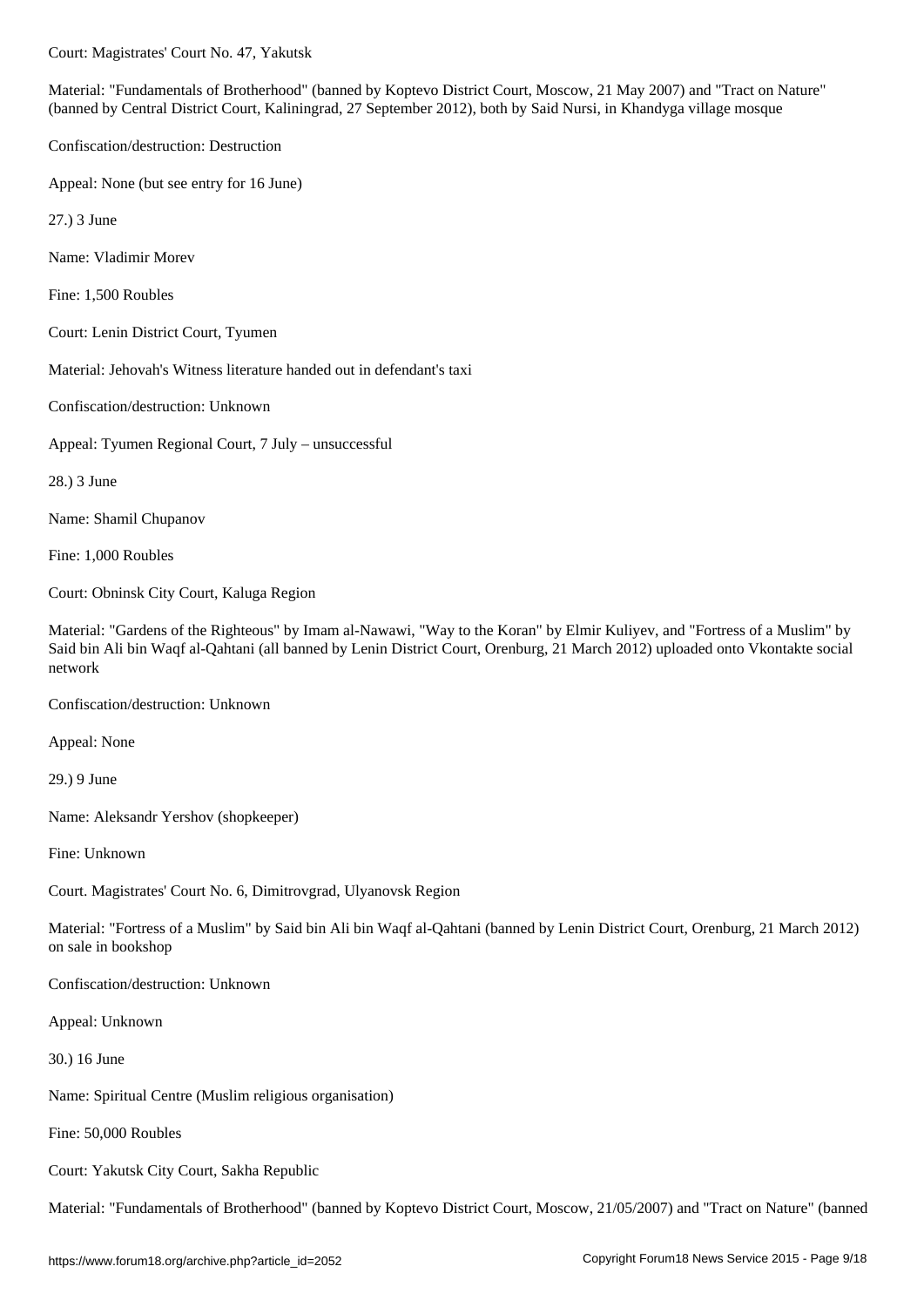Confiscation/destruction: Destruction

Appeal: Supreme Court of the Sakha Republic, 16 July – fine overturned as statute of limitations had expired, but books still destroyed

31.) 18 June

Name: Marina Levchenko (hospital doctor)

Fine: 1,000 Roubles

Court: Bryukhovetskaya District Court, Krasnodar Region

Material: Jehovah's Witness literature kept in desk in Accident and Emergency Department

Confiscation/destruction: Unknown

Appeal: Krasnodar Regional Court, 19 August – unsuccessful

32.) 20 June

Name: Rafik Akhmetov (chair of "Shaban" Muslim religious organisation)

Fine: 1,000 Roubles

Court: Romodanovo District Court, Republic of Mordovia

Material: Islamic literature including "Fortress of a Muslim" by Said bin Ali bin Waqf al-Qahtani (banned by Lenin District Court, Orenburg, 21 March 2012) discussed by Akhmetov with mosque worshippers

Confiscation/destruction: Destruction

Appeal: None

33.) 25 June

Name: Valery Ishutin

Fine: 1,000 Roubles

Court: Lenin District Court, Jewish Autonomous Region

Material: One copy of Jehovah's Witness brochure "What does the Bible really teach?" on literature stand in street

Confiscation/destruction: Confiscation

Appeal: Jewish Autonomous Regional Court, 4 August – unsuccessful

34.) 25 June

Name: A. Gabdulkhayeva

Fine: 1,000 Roubles

Court: Beryozovka District Court, Perm Region

Material: Pages from "The Way to the Koran" by Elmir Kuliyev (banned by Lenin District Court, Orenburg, 21 March 2012) uploaded onto Vkontakte social network

Confiscation/destruction: Unknown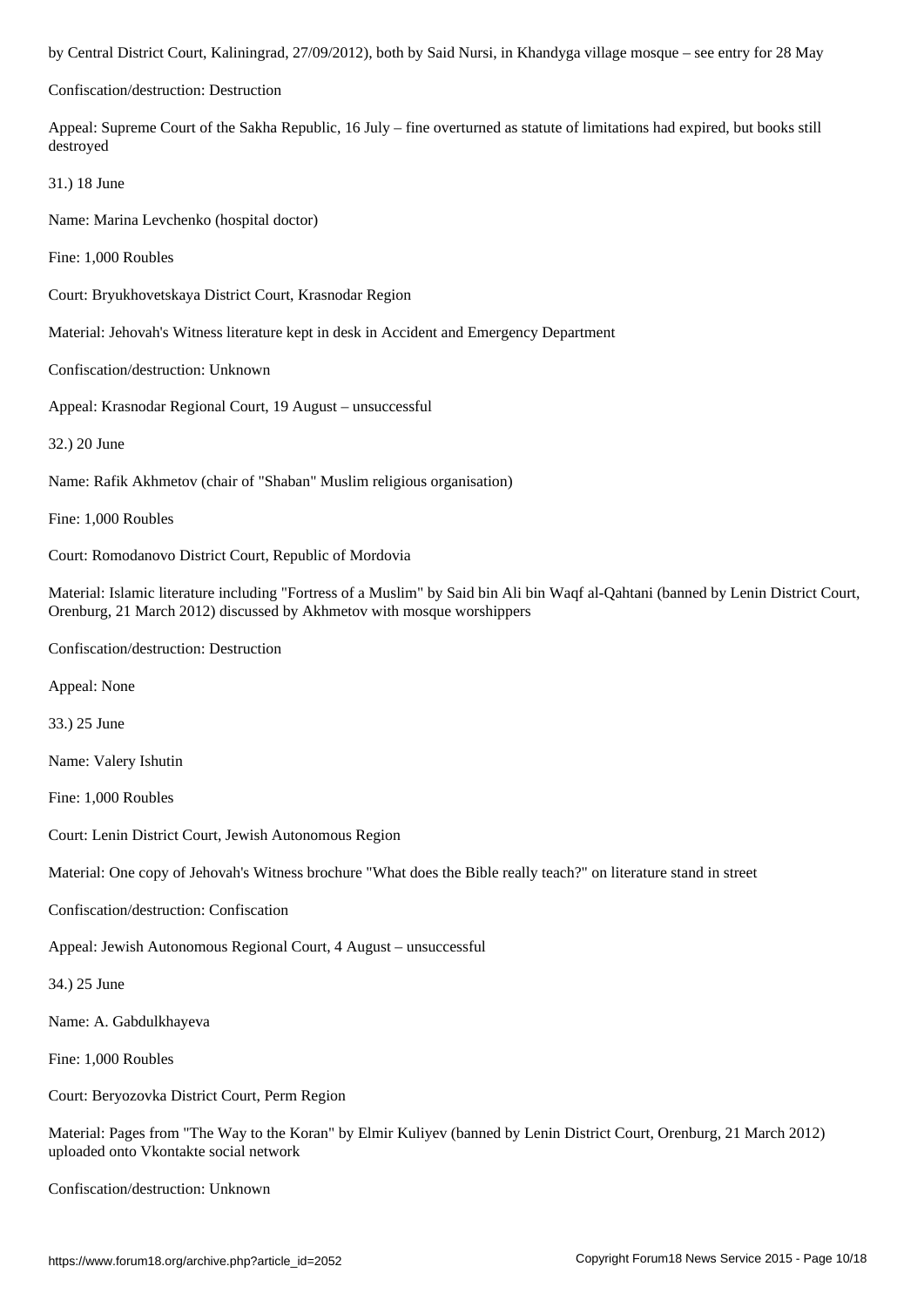35.) 27 June

Name: Aleksandr Yevdoshenko

Fine: 2,000 Roubles

Court: Soviet District Court, Krasnoyarsk

Material: One copy of "What does the Bible really teach?" allegedly given during religious meeting to anti-"sectarian" political party activist

Confiscation/destruction: Unknown

Appeal: Krasnoyarsk Regional Court, 1 August – unsuccessful; cassational appeal, 11 September – unsuccessful

36.) 21 July

Name: Akhmed Dakhkilgov

Fine: 3,000 Roubles

Court: Kanevskaya District Court, Krasnodar Region

Material: "The Way to Faith and Perfection" by Shamil Alyautdinov (banned by Lenin District Court, Orenburg, 21 March 2012) found in defendant's home

Confiscation/destruction: Destruction

Appeal: None

37.) 15 August

Name: Unknown shopkeeper

Fine: 1,000 Roubles

Court: Kunashak District Court, Chelyabinsk Region

Material: Seven copies of "Fortress of a Muslim" by Said bin Ali bin Waqf al-Qahtani (banned by Lenin District Court, Orenburg, 21 March 2012) in village shop

Confiscation/destruction: Unknown

Appeal: Unknown

38.) 15 August

Name: Jehovah's Witness community of Partizansk

Fine: None – community acquitted

Court: Partizansk City Court, Primorye

Material: Unspecified Jehovah's Witness literature kept in Palace of Culture

Confiscation/destruction: Unknown

Appeal: By Partizansk Prosecutor against acquittal to Primorye Regional Court, 22 September – acquittal upheld

39.) 18 August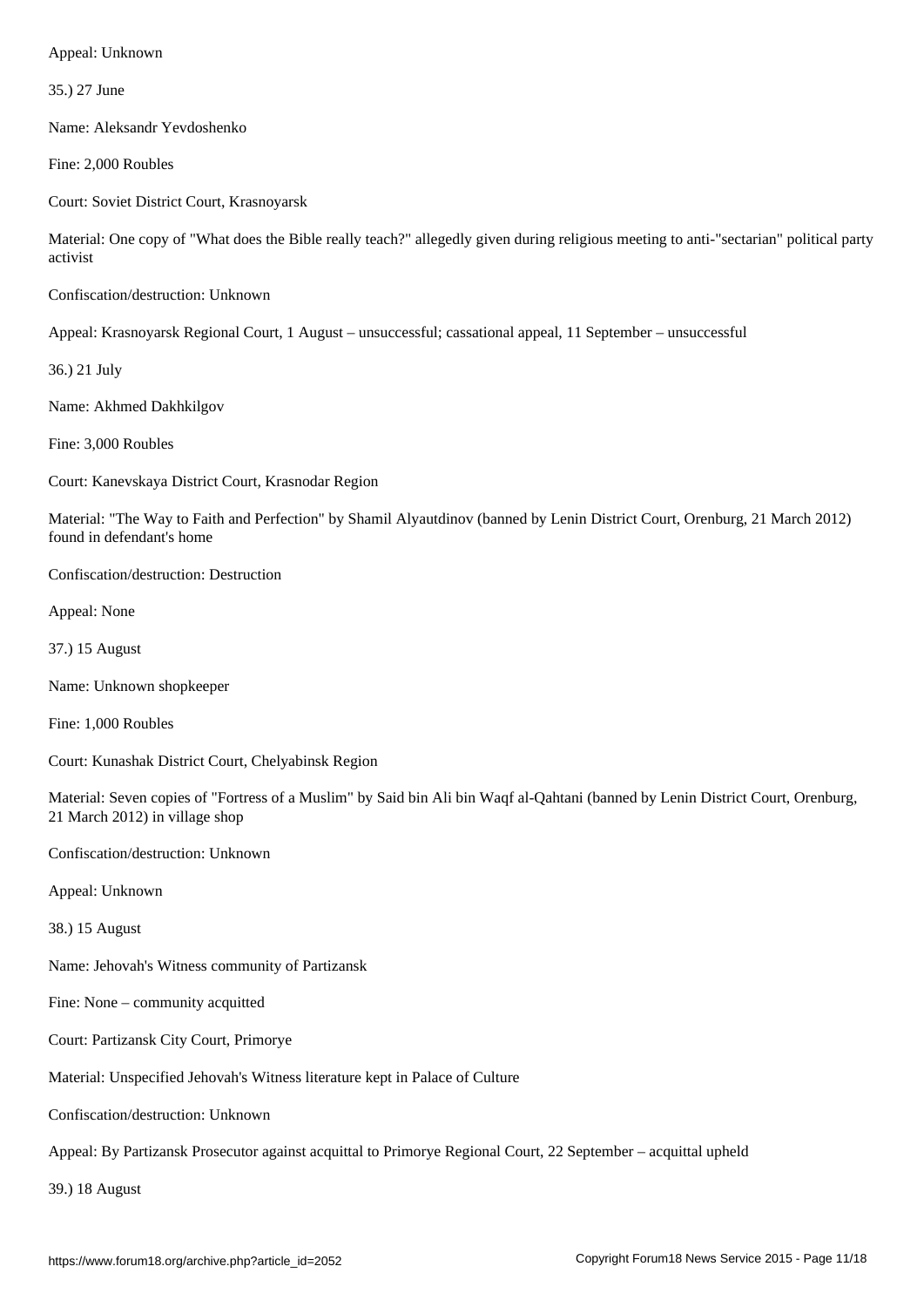Fine: 2,000 Roubles

Court: Kirov District Court, Samara

Material: "Fortress of a Muslim" by Said bin Ali bin Waqf al-Qahtani (banned by Lenin District Court, Orenburg, 21 March 2012) for sale in Islamic goods shop

Confiscation/destruction: Confiscation

Appeal: None

40.) 8 September

Name: Islam Bashlayev (shopkeeper)

Fine: Unknown

Court: Thought to be Grozny

Material: "Fortress of a Muslim" by Said bin Ali bin Waqf al-Qahtani (banned by Lenin District Court, Orenburg, 21 March 2012) for sale in Islamic goods shop

Confiscation/destruction: Unknown

Appeal: Unknown

41.) 8 September

Name: Imam Khadzhi Murtazov

Fine: Unknown

Court: Factory District Court, Grozny

Material: "Fortress of a Muslim" by Said bin Ali bin Waqf al-Qahtani (banned by Lenin District Court, Orenburg, 21 March 2012) available in Tukhsaroy village mosque

Confiscation/destruction: Confiscation

Appeal: Unknown

42.) 10 September

Name: A. Zaynutdinov

Fine: 2,000 Roubles

Court: Pyt-Yakh City Court, Khanty-Mansiisk Autonomous District, Tyumen Region

Material: Three copies of "Constellation of the Righteous Caliphs" by Osman Nuri Topbas (both banned by Lenin District Court, Orenburg, 21 March 2012) for sale in trading pavilion

Confiscation/destruction: Confiscation

Appeal: None

43.) 11 September

Name: A. Sharipova

Fine: 1,000 Roubles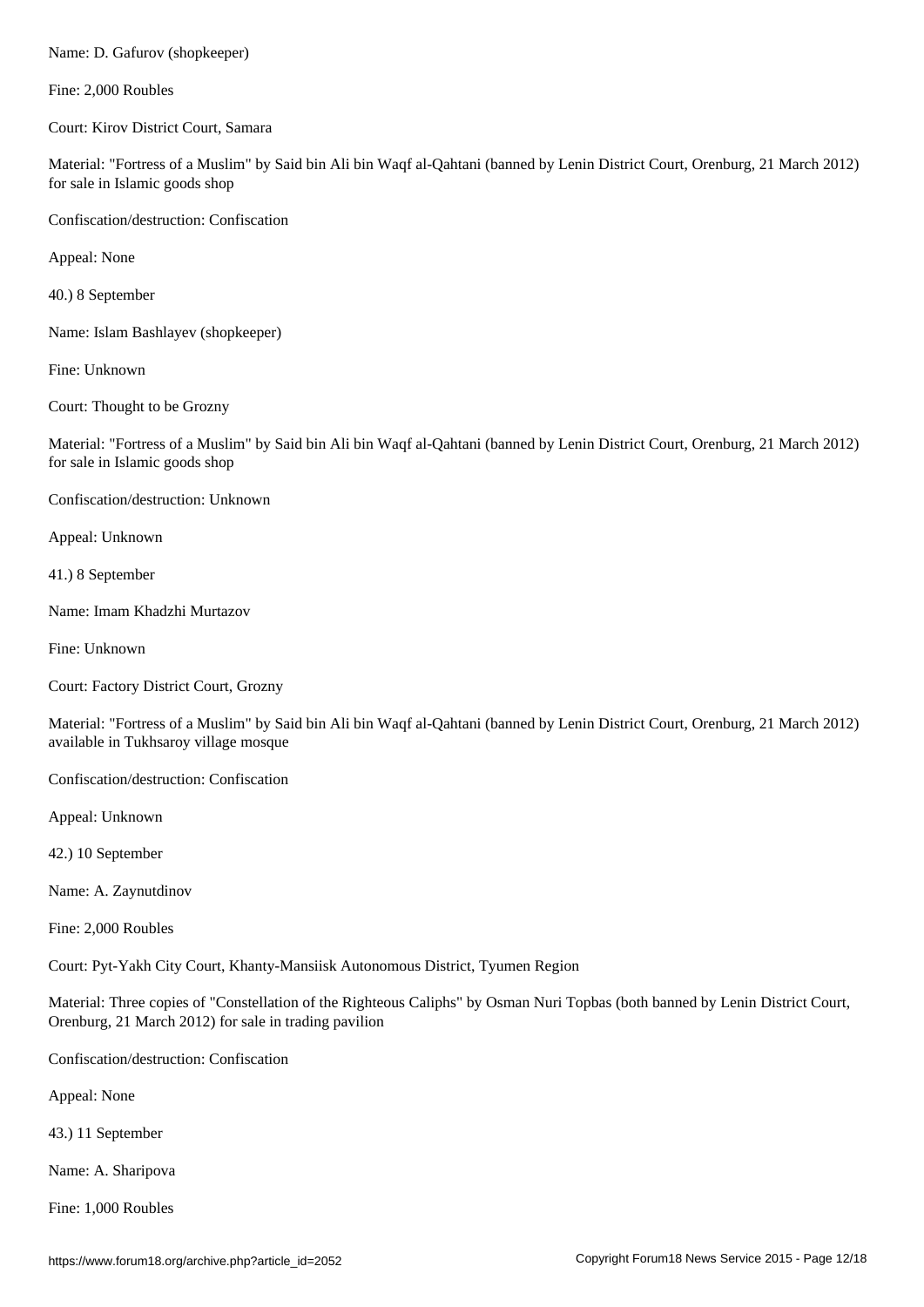Material: "Gardens of the Righteous" by Imam al-Nawawi (banned by Lenin District Court, Orenburg, 21 March 2012) posted on Vkontakte social network

Confiscation/destruction: Not applicable

Court: October District Court, Omsk

Appeal: None

44.) 17 September

Name: Saadat Akhtayeva (shopkeeper)

Fine: 3,000 Roubles

Court: Magistrates' Court No. 17, Makhachkala, Republic of Dagestan

Material: "Fortress of a Muslim" by Said bin Ali bin Waqf al-Qahtani (18 copies) and "Gardens of the Righteous" by Imam al-Nawawi (5 copies) (both banned by Lenin District Court, Orenburg, 21 March 2012) for sale in Islamic goods shop

Confiscation/destruction: Confiscation

Appeal: None

45.) 22 September

Name: Imam Ilgiz Fatikhov

Fine: Unknown

Court: Arti District Court, Sverdlovsk Region

Material: "Fortress of a Muslim" by Said bin Ali bin Waqf al-Qahtani (banned by Lenin District Court, Orenburg, 21 March 2012) in Ust-Manchazh village prayer house

Confiscation/destruction: Destruction

Appeal: None

46.) 22 September

Name: Esenbulat Esenbulatov

Fine: 1,000 Roubles

Court: Magistrates' Court No. 9, Makhachkala, Republic of Dagestan

Material: Seven copies of "Fortress of a Muslim" by Said bin Ali bin Waqf al-Qahtani (banned by Lenin District Court, Orenburg, 21 March 2012) for sale in Islamic goods shop

Confiscation/destruction: Destruction

Appeal: None

47.) 24 September

Name: Magomedamin Israpilov

Fine: 1,000 Roubles

Court: Magistrates' Court No. 11, Makhachkala, Republic of Dagestan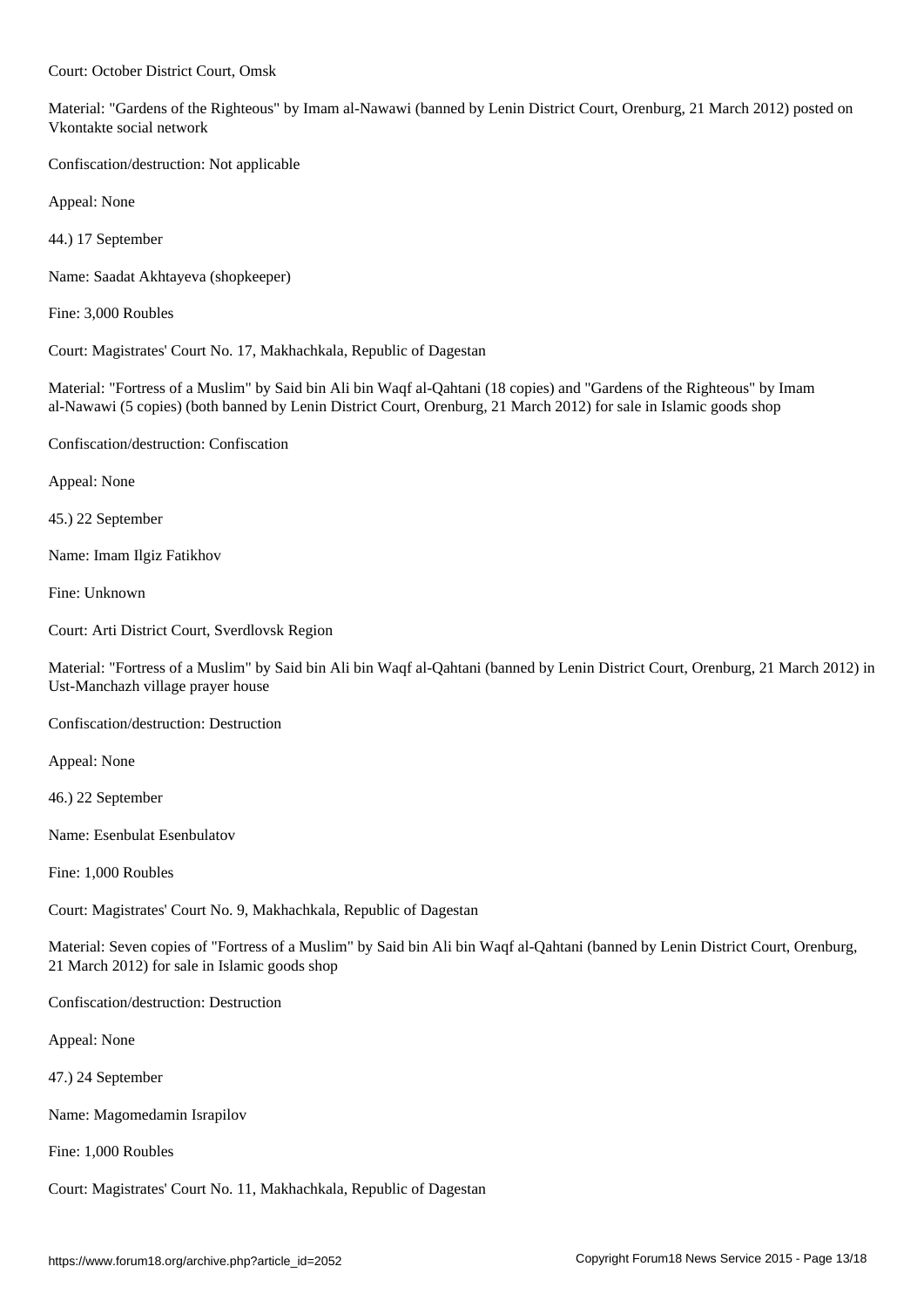| Confiscation/destruction: Unknown                                                                                                                                                              |
|------------------------------------------------------------------------------------------------------------------------------------------------------------------------------------------------|
| Appeal: Lenin District Court, Makhachkala, 18 November - unsuccessful                                                                                                                          |
| 48.) 26 September                                                                                                                                                                              |
| Name: Imam Enver Batchayev                                                                                                                                                                     |
| Fine: 1,000 Roubles                                                                                                                                                                            |
| Court: Ust-Dzheguta District Court, Republic of Karachay-Cherkessiya                                                                                                                           |
| Material: "Forty Hadith" by Imam al-Nawawi (banned by Sol-Iletsk District Court, Orenburg Region, 28/05/2012) in<br>Ust-Dzhegutinsk mosque                                                     |
| Confiscation/destruction: Confiscation                                                                                                                                                         |
| Appeal: None                                                                                                                                                                                   |
| 49.) 30 September                                                                                                                                                                              |
| Name: Ch. Konomatova                                                                                                                                                                           |
| Fine: 1,000 Roubles                                                                                                                                                                            |
| Court: Surgut District Court, Khanty-Mansiisk Autonomous District, Tyumen Region                                                                                                               |
| Material: Unspecified Islamic literature banned by Lenin District Court, Orenburg, 21 March 2012                                                                                               |
| Confiscation/destruction: Books to be kept to establish legal owner (see entry for 8 October)                                                                                                  |
| Appeal: None                                                                                                                                                                                   |
| 50.) 8 October                                                                                                                                                                                 |
| Name: Imam Vildan Safargaliyev (imam)                                                                                                                                                          |
| Fine: 3,000 Roubles                                                                                                                                                                            |
| Court: Surgut District Court, Khanty-Mansiisk Autonomous District, Tyumen Region                                                                                                               |
| Material: Islamic literature including "Forty Hadith" by Imam al-Nawawi (banned by Lenin District Court, Orenburg, 21 March<br>2012) in Federovsky village mosque (see entry for 30 September) |
| Confiscation/destruction: Confiscation                                                                                                                                                         |
| Appeal: None                                                                                                                                                                                   |
| 51.) 8 October                                                                                                                                                                                 |
| Name: Imam Fyanyus Bikmayev                                                                                                                                                                    |
| Fine: 2,000 Roubles                                                                                                                                                                            |

Court: Kuznetsk District Court, Penza

Material: "History of the Prophets in the light of the Holy Koran, Vol. 2" and "Constellation of the Righteous Caliphs" by Osman Nuri Topbas (both banned by Lenin District Court, Orenburg, 21 March 2012) on table in mosque

Confiscation/destruction: Destruction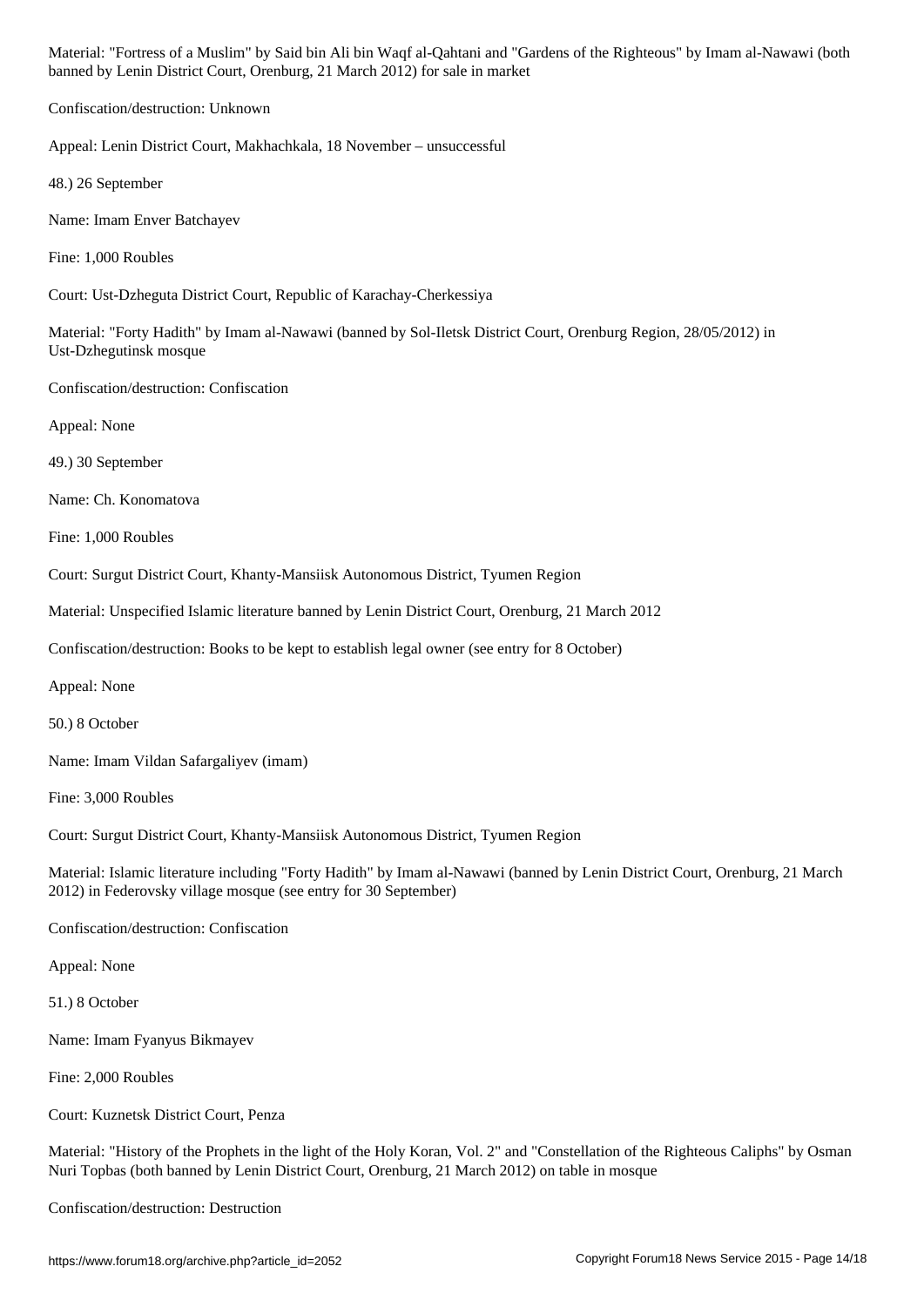Appeal: None

52.) 10 October

Name: I. Alekseyev

Fine: 2,000 Roubles

Court: Artyom City Court, Primorye Region

Material: Jehovah's Witness text "What does the Bible really teach?" uploaded to file-sharing website

Confiscation/destruction: Unknown

Appeal: None

53.) 22 October

Name: A. Gorbach

Fine: None – defendant acquitted

Court: Solnechny District Court, Khabarovsk Region

Material: Jehovah's Witness brochure "What does God demand from us?" (banned by Gorno-Altaisk City Court, Altai Republic) and other literature

Confiscation/destruction: "What does God demand from us?" ordered destroyed; other confiscated literature returned to defendant

Appeal: Not applicable

54.) 22 October

Name: Sverdlovsk Regional Spiritual Administration of Muslims

Fine: 50,000 Roubles (imam Albert Bayazitov also given formal "extremism" warning)

Court: Chkalovsk District Court, Yekaterinburg

Material: Literature, films, and audio recordings, including "Fortress of a Muslim" by Said bin Ali bin Waqf al-Qahtani and "Gardens of the Righteous" by Imam al-Nawawi (banned by Lenin District Court, Orenburg, 21 March 2012) on open shelves in mosque

Confiscation/destruction: Confiscation

Appeal: Sverdlovsk Regional Court, 16 December – unsuccessful

55.) 24 October

Name: R. Chipchikov

Fine: None – defendant acquitted as edition of text could not be matched to edition on Federal List

Court: Zelenchukskaya District Court, Republic of Karachay-Cherkessiya

Material: One copy of "Fortress of a Muslim" by Said bin Ali bin Waqf al-Qahtani (banned by Lenin District Court, Orenburg, 21 March 2012) found in defendant's house

Confiscation/destruction: Book returned to defendant

Appeal: Not applicable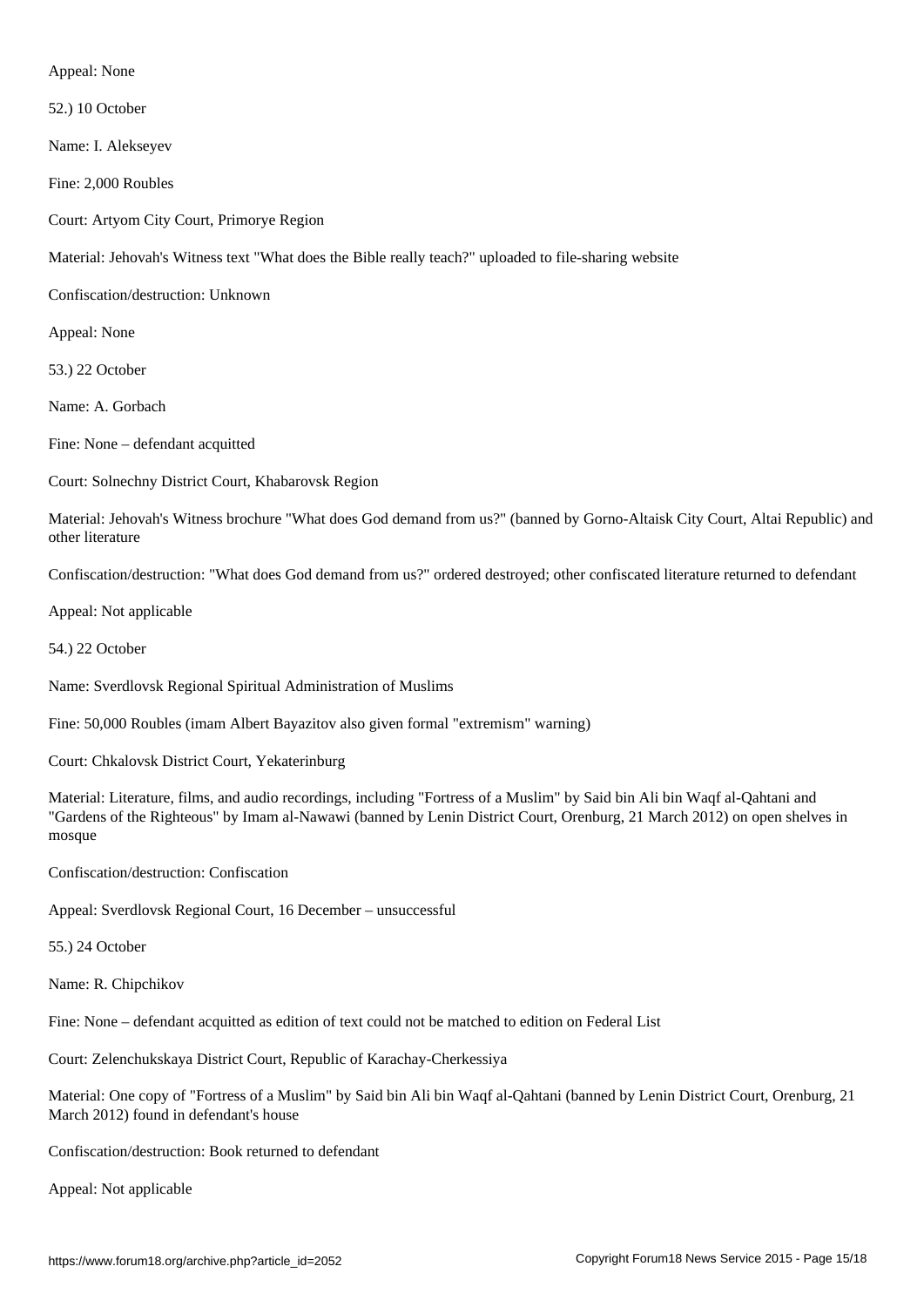Name: I. Khaliullin

Fine: 1,000 Roubles

Court: Volzhsk City Court, Mari El Republic

Material: Video "Wonders of the Koran" (banned by Nefteyugansk City Court, Khanty-Mansiisk Autonomous District, Tyumen Region, 7 April 2011) uploaded onto Vkontakte social network

Confiscation/destruction: Not applicable

Appeal: None

57.) 24 October

Name: T. Chomayev

Fine: None – defendant acquitted

Court: Zelenchukskaya District Court, Republic of Karachay-Cherkessiya

Material: "Fortress of a Muslim" by Said bin Ali bin Waqf al-Qahtani in defendant's home, shared with neighbours – but not an edition included on Federal List

Confiscation/destruction: Not applicable

Appeal: None

58.) 6 November

Name: Unknown

Fine: 1,000 Roubles

Court: Magistrates' Court No. 11, Makhachkala, Republic of Dagestan

Material: "Fortress of a Muslim" by Said bin Ali bin Waqf al-Qahtani and "Gardens of the Righteous" by Imam al-Nawawi (both banned by Lenin District Court, Orenburg, 21 March 2012) for sale in market

Confiscation/destruction: Destruction

Appeal: None

59.) 13 November

Name: Yu. Kasparova

Fine: 3,000 Roubles

Court: Cheremushki District Court, Moscow

Material: Audio recording of "Fortress of a Muslim" by Said bin Ali bin Waqf al-Qahtani on CD for sale at market

Confiscation/destruction: Confiscation

Appeal: None

60.) 25 November

Name: Khava Magomadova (correctional colony inmate)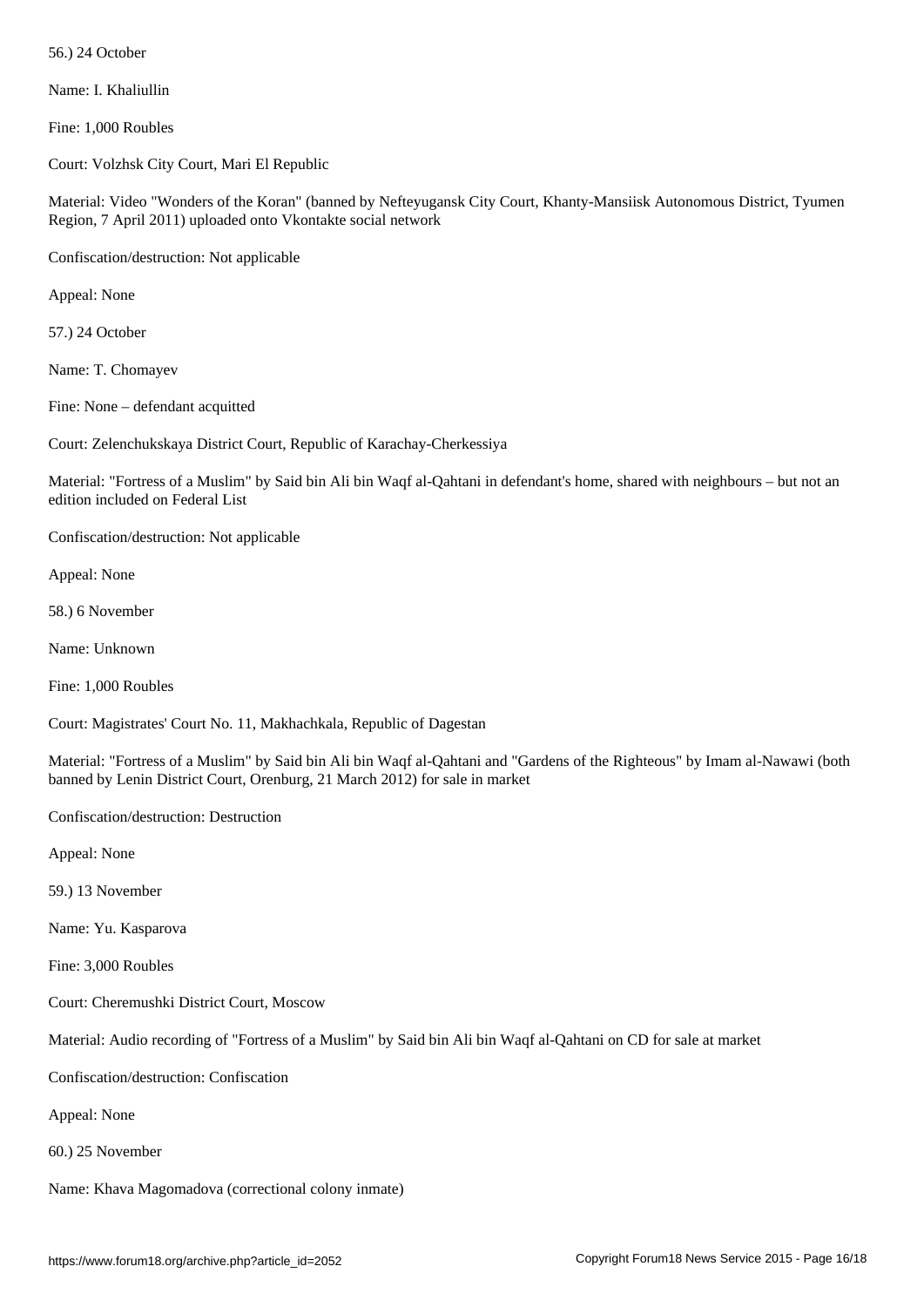Court: Maikop City Court, Republic of Adygea

Material: "A basic understanding of Islam" (banned by Maikop City Court, 24 November 2010) distributed to fellow inmates

Confiscation/destruction: Confiscation

Appeal: None

61.) 4 December

Name: Aleksandr Alyokhin (shopkeeper)

Fine: 2,000 Roubles

Court: Biysk City Court, Altai Region

Material: Jehovah's Witness text "Knowledge that leads to everlasting life" (banned by Rostov Regional Court, 11 September 2009); for sale on bookshop counter

Confiscation/destruction: Confiscation

Appeal: None

62.) 8 December

Name: E. Kovalyov

Fine: 3,000 Roubles

Court: Industrial District Court, Vladikavkaz

Material: Islamic literature including "A guide for seekers of knowledge" (banned by Lenin District Court, Orenburg, 21 March 2012)

Confiscation/destruction: Confiscation

Appeal: None

63.) 19 December

Name: Imam Khayruddin Bilolov

Fine: 1,000 Roubles

Court: Tayshet City Court, Irkutsk Region

Material: Islamic literature including "Fortress of a Muslim" by Said bin Ali bin Waqf al-Qahtani and "Forty Hadith" by Imam al-Nawawi (both banned by Lenin District Court, Orenburg, 21 March 2012) on table in mosque prayer hall

Confiscation/destruction: Confiscation

Appeal: None

64.) 24 December

Name: Satsita Chukuyeva (shopkeeper)

Fine: 1,000 Roubles

Court: Lenin District Court, Grozny